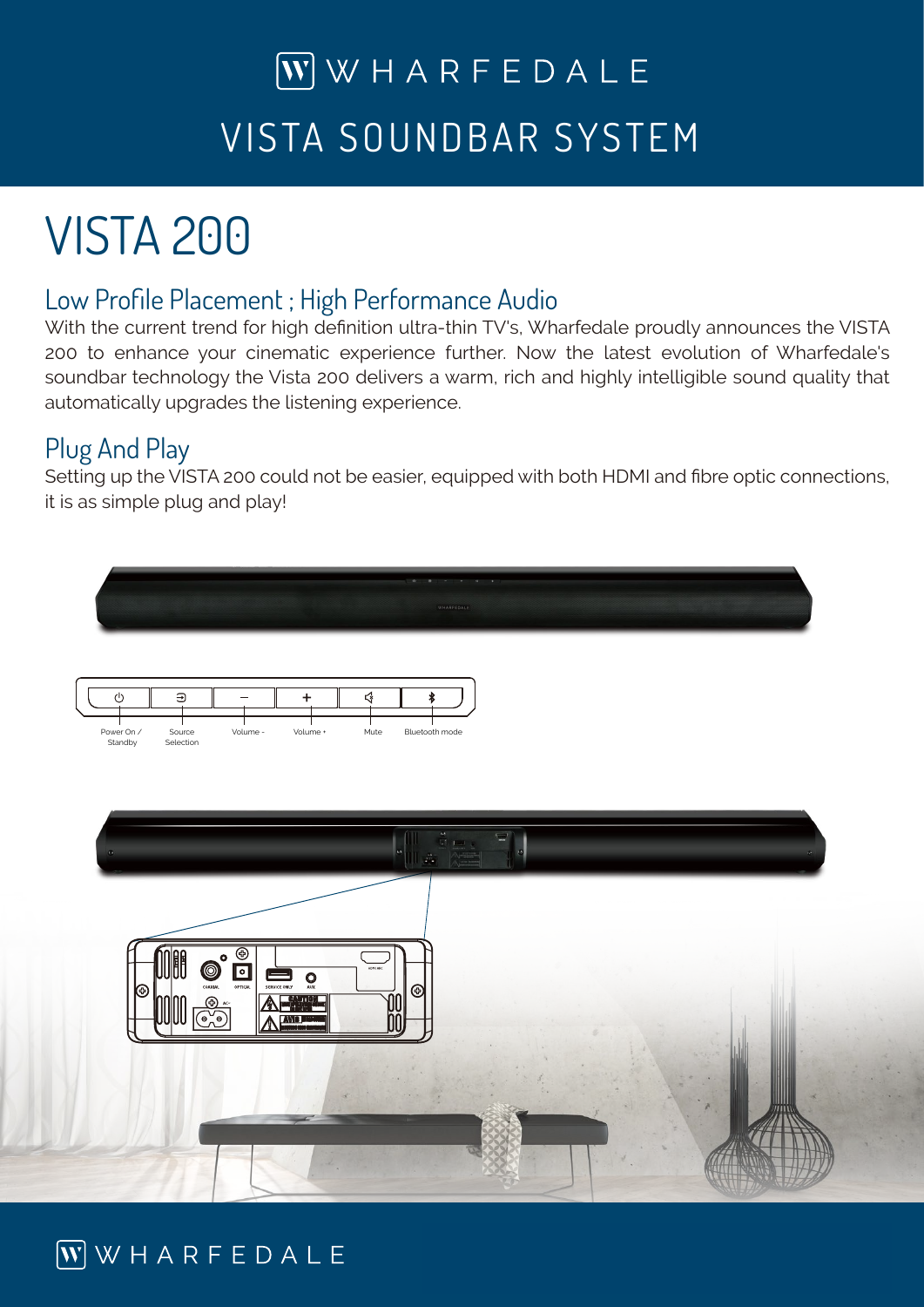# $\overline{W}$  WHARFEDALE VISTA SOUNDBAR SYSTEM

# VISTA 200S

### Drop The Bass With VISTA 200S

Taking it to the next level with the addition of a 6.5" subwoofer. The VISTA 200 soundbar and subwoofer connects wirelessly, working in harmony to deliver every spine crunching, crash or explosions just as it was intended.

The Bluetooth technology not only enables a wireless connection between the soundbar and subwoofer but is ideal for connecting smart phones and tablets making the VISTA 200S a versatile system equally capable as a conventional hi-fi setup.